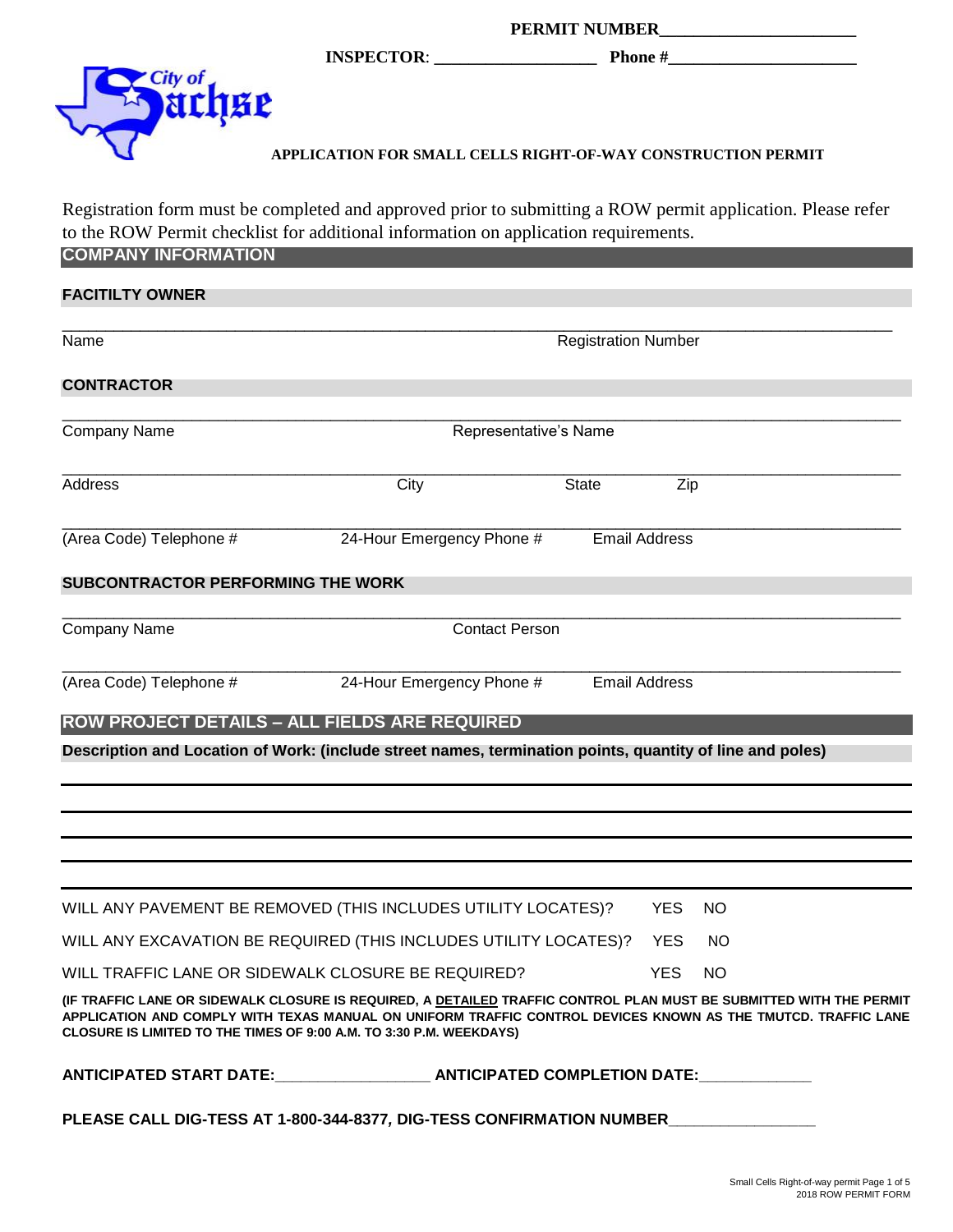### **ADDITIONAL INSTRUCTIONS AND INFORMATION**

- **SUBMIT APPLICATION AND ALL SUPPORTING DOCUMENTS EITHER IN PERSON AT CITY HALL, ENGINEERING DEPARTMENT OR VIA EMAIL TO** SPERKINS@CITYOFSACHSE.COM**, INCLUDING THE FOLLOWING:**
	- **(1) COPY OF PLANS IN DIGITAL FORMAT OR (2) COPIES OF PLANS IF SUMBITTED IN PAPER FORM**
	- **(1) COPY OF A LEGIBLE SITE SPECIFIC TRAFFIC CONTROL PLAN. PLAN MUST INCLUDE NORTH ARROW, STREET NAME, AND AREA OF CONSTRUCTION**
	- **(1) COPY OF ALL MAPS (MAPS NO LARGER THAN 11 X 17)**

**ALL PAGES OF THE APPLICATION MUST BE COMPLETE WITH APPLICANT'S SIGNATURE AND DATE BEFORE APPLICATION CAN BE PROCESSED. QUESTIONS REGARDING PERMITS, PLEASE CALL 972-495-7600.**

- **UPON APPROVAL, PERMITS WILL BE EMAILED TO REGISTERED APPLICANT, CONTRACTOR AND SUB CONTRACTOR LISTED ON THE APPLICATION.**
- **A MINIMUM OF 48 HOURS PRIOR TO COMMENCING WORK THE CONTRACTOR MUST CONTACT:** 
	- THE PUBLIC WORKS / ENGINEERING INSPECTION OFFICE AT 972-495-7600 FOR SEWER/WATER LINE LOCATES
	- THE PUBLIC WORKS / ENGINEERING INSPECTION OFFICE AT 972-495-7600 FOR TRAFFIC CONTROL

**NOTE: TRAFFIC AND WATER LOCATES ARE DONE ON AN INCREMENTAL BASIS AND NO WORK WILL BE PERMITTED UNTIL ALL LOCATES ARE MARKED IN THE FIELD.**

- **THE CONTRACTOR SHALL PROVIDE A VIDEO OF PROPOSED PROJECT LIMITS BEFORE STARTING AND THEN AFTER VIDEO ONCE PROJECT IS COMPLETE. (IN A FORMAT APPROVED BY THE CITY)**
- **CONTACT THE PUBLIC DEPARTMENT AT 972-495-7600 A MINIMUM OF 48 HOURS PRIOR TO WORKING WITHIN 500' OF A SIGNALIZED INTERSECTION.**
- $\triangleright$  A minimum of 24 Hours prior to placing concrete the contractor must contact the construction **INSPECTION OFFICE AT 972-495-7600 TO SCHEDULE INSPECTION AND PROVIDE CONCRETE MIX DESIGN.**
- **THIS PERMIT WILL BECOME NULL AND VOID IF CONSTRUCTION HAS NOT BEGUN WITHIN 30-DAYS.**
- **THIS CONSTRUCTION PERMIT MUST REMAIN ON PROJECT SITE WHEN WORK IS BEING PERFORMED.**
- **IF EMERGENCY WORK IS REQUIRED, AN APPLICATION FOR PERMIT MUST BE SUBMITTED NO LATER THAN ONE BUSINESS DAY AFTER WORK BEGINS.**
- **ABOVE GROUND ROUTE/LOCATION MARKERS ARE NOT PERMITTED.**
- **ALL UTILITY LOCATE MARKINGS SHALL BE REMOVED BEFORE COMPLETION OF THE PROJECT.**
- **CONTRATOR WILL PROVIDE VERIFICATION THE REQUIRED DENSITIES HAVE BEEN MET FOR BACKFILL AREAS.**
- **CONTRATOR SHALL PROVIDE VERIFICATION THAT ALL CONCRETE PLACED, MEETS THE MINIMUM STRENGTH REQUIREMENTS PER CITY OF SACHSE STANDARDS.**
- **VEGETATION SHALL BE ESTABLISHED IN ALL AREAS AFFECTED FROM WORK IN R.O.W.**
- **ALL WORK PREFORMED WITHIN THE R.O.W SHALL MEET THE CITY OF SACHSE STANDARDS.** 
	- **For all incidents involving damage the City of Sachse's Public Works center must be called at 972-495-7600**
	- **For accidents involving injuries or affecting Public Safety call 911**
	- **For incidents/accidents affecting Atmos Gas call 1-800-460-3030**
	- **For incidents/accidents affecting Oncor Electric Delivery call 1-888-313-4747**
	- **AT&T/SBC Customer Service Bureau Manager on Duty 1-800-286-8313**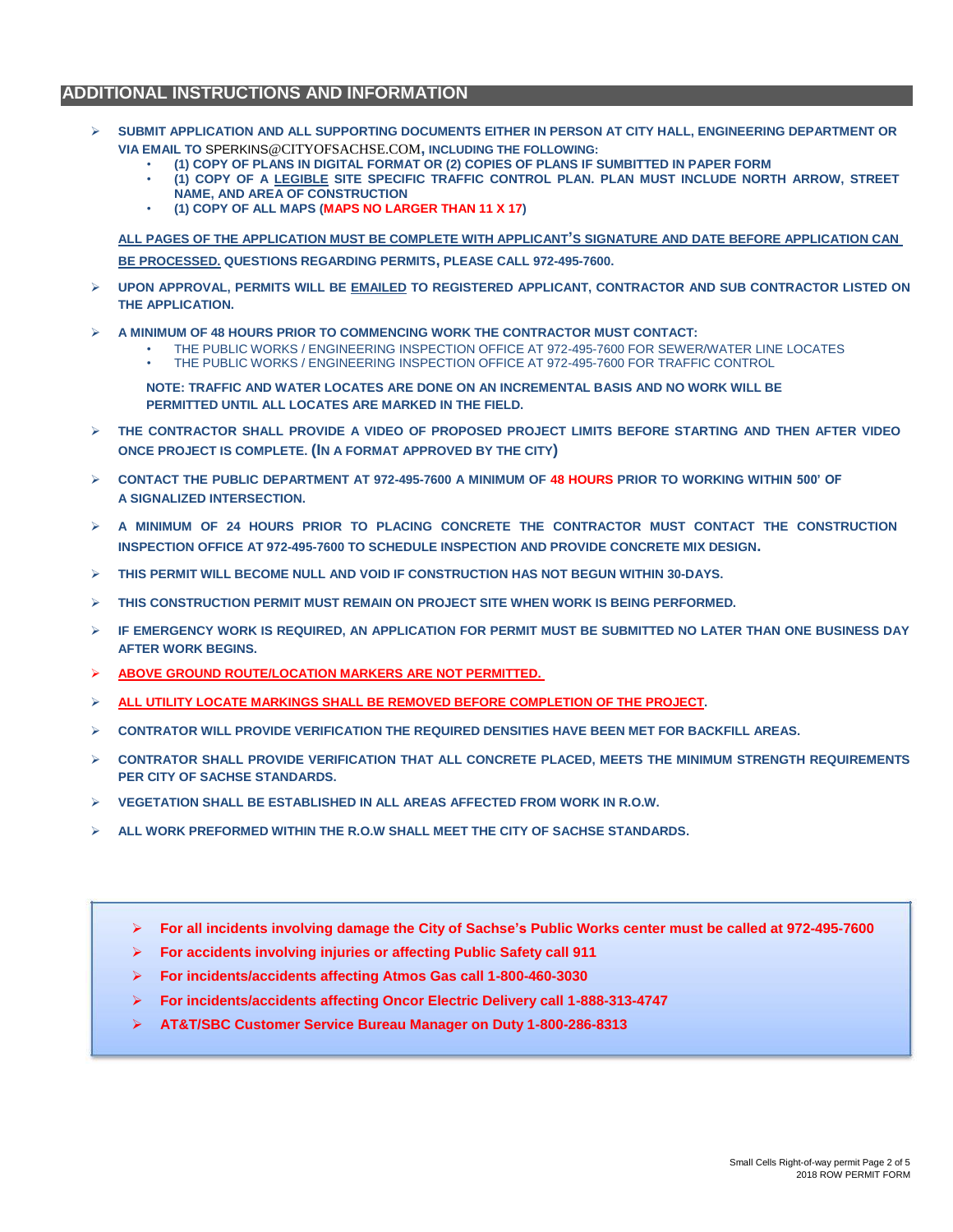### **WIRELESS NETWORK FACILITIES**

#### **NETWORK NODES FOR THIS APPLICATION**

| <b>FACILITY ID</b> | <b>DESCRIPTION</b> | <b>LOCATION</b> |
|--------------------|--------------------|-----------------|
|                    |                    |                 |
|                    |                    |                 |
|                    |                    |                 |
|                    |                    |                 |
|                    |                    |                 |

#### **POLES FOR THIS APPLICATION**

| <b>FACILITY ID</b> | <b>DESCRIPTION</b> | <b>LOCATION</b> |
|--------------------|--------------------|-----------------|
|                    |                    |                 |
|                    |                    |                 |
|                    |                    |                 |
|                    |                    |                 |
|                    |                    |                 |

#### **SERVICE POLE COLLOCATION SITES FOR THIS APPLICATION**

Collocation Agreements must be executed prior to application for permit.

| <b>FACILITY ID</b> | <b>DESCRIPTION</b> | <b>LOCATION</b> |
|--------------------|--------------------|-----------------|
|                    |                    |                 |
|                    |                    |                 |
|                    |                    |                 |
|                    |                    |                 |
|                    |                    |                 |

### **TRANSPORT SERVICE**

If transport facilities for backhaul are part of the application, please list the transport facility ID and the number of nodes serviced by each.

| <b>FACILITY ID</b> | DESCRIPTION/NODES SERVED | <b>LOCATION</b> |
|--------------------|--------------------------|-----------------|
|                    |                          |                 |
|                    |                          |                 |
|                    |                          |                 |
|                    |                          |                 |
|                    |                          |                 |

### **APPLICATION FEE CALCULATION**

| <b>ITEM</b>                  | <b>APPLICATION FEES</b> | <b>QUANTITY</b> | <b>AMOUNT DUE</b> |
|------------------------------|-------------------------|-----------------|-------------------|
| NETWORK NODES 1 to 5         | \$500                   |                 |                   |
| <b>EACH ADDITIONAL NODE</b>  | \$250/Each              |                 |                   |
| <b>POLES</b>                 | \$1,000/Each            |                 |                   |
| <b>TOTAL APPLICATION FEE</b> |                         |                 |                   |

In addition to application fees, annual fees and network fees will be calculated and billed to the company pursuant to Chapter 284 of the Texas Local Government Code and Ordinance NO. 3849 "Design Manual" of the City of Sachse.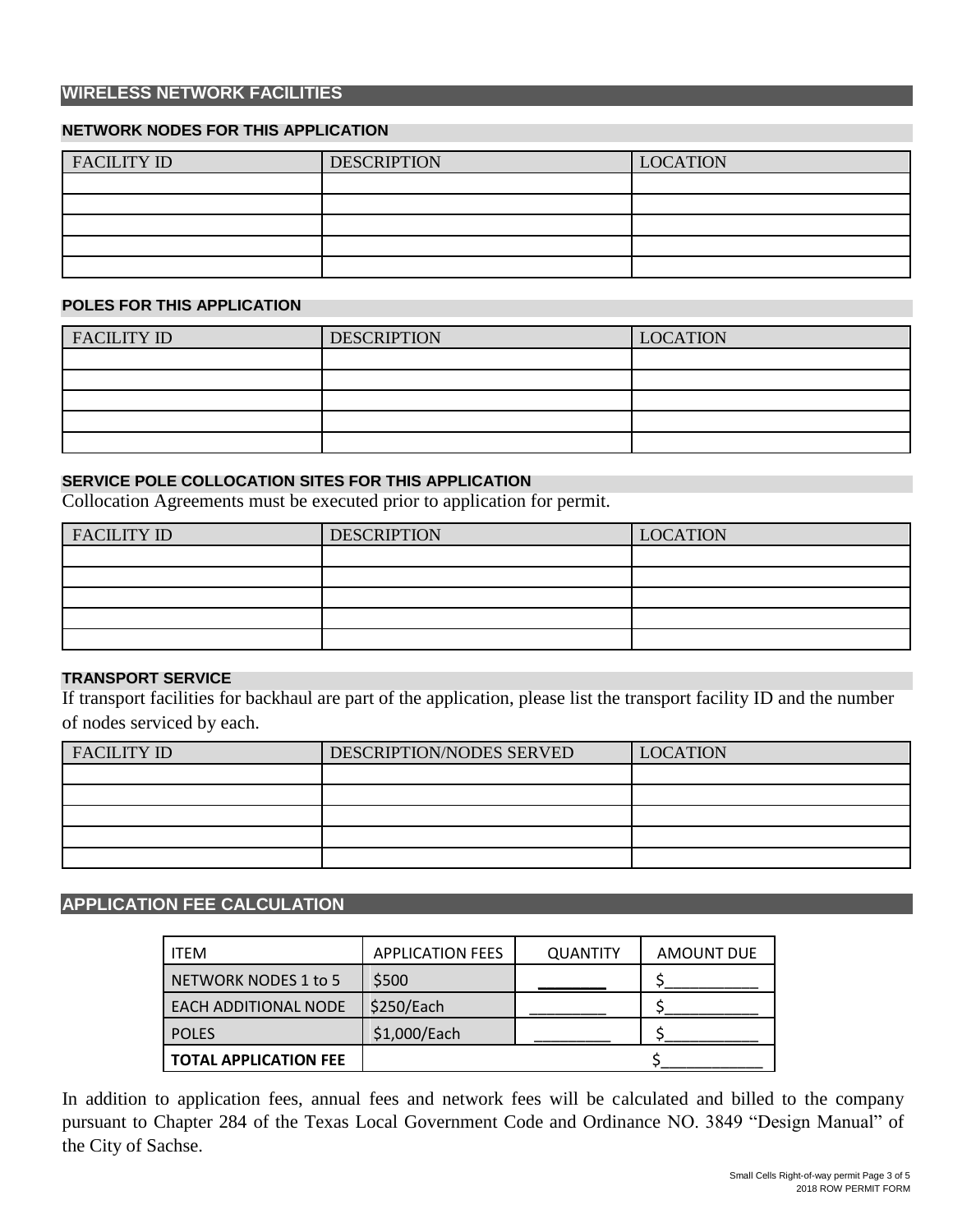#### **INDEMNITY**

**(I) TO THE EXTENT ALLOWED BY STATE LAW, EACH PERSON PLACING FACILITIES IN THE PUBLIC RIGHTS-OF-WAY SHALL AGREE TO PROMPTLY DEFEND, INDEMNIFY AND HOLD THE CITY HARMLESS FROM AND AGAINST ALL DAMAGES, COSTS, LOSSES OR EXPENSES (I) FOR THE REPAIR, REPLACEMENT, OR RESTORATION OF CITY'S PROPERTY, EQUIPMENT, MATERIALS, STRUCTURES AND FACILITIES WHICH ARE DAMAGED, DESTROYED OR FOUND TO BE DEFECTIVE AS A RESULT OF THE PERSON'S ACTS OR OMISSIONS, (II) FROM AND AGAINST ANY AND ALL CLAIMS, DEMANDS, SUITS, CAUSES OF ACTION, AND JUDGMENTS FOR (A) DAMAGE TO OR LOSS OF THE PROPERTY OF ANY PERSON (INCLUDING, BUT NOT LIMITED TO THE PERSON, ITS AGENTS, OFFICERS, EMPLOYEES AND SUBCONTRACTORS, CITY'S AGENTS, OFFICERS AND EMPLOYEES, AND THIRD PARTIES); AND/OR (B) DEATH, BODILY INJURY, ILLNESS, DISEASE, LOSS OF SERVICES, OR LOSS OF INCOME OR WAGES TO ANY PERSON (INCLUDING, BUT NOT LIMITED TO THE AGENTS, OFFICERS AND EMPLOYEES OF THE PERSON, PERSON'S SUBCONTRACTORS AND CITY, AND THIRD PARTIES), ARISING OUT OF, INCIDENT TO, CONCERNING OR RESULTING FROM THE NEGLIGENT OR WILLFUL ACT OR OMISSIONS OF THE PERSON, ITS AGENTS, EMPLOYEES, AND/OR SUBCONTRACTORS, IN THE PERFORMANCE OF ACTIVITIES PURSUANT TO THIS ARTICLE.**

**(II) THIS INDEMNITY PROVISION SHALL NOT APPLY TO ANY LIABILITY RESULTING FROM THE NEGLIGENCE OF THE CITY, ITS OFFICERS, EMPLOYEES, AGENTS, CONTRACTORS, OR SUBCONTRACTORS.**

**(III) THE PROVISIONS OF THIS INDEMNITY ARE SOLELY FOR THE BENEFIT OF THE CITY AND ARE NOT INTENDED TO CREATE OR GRANT ANY RIGHTS, CONTRACTUAL OR OTHERWISE, TO ANY OTHER PERSON OR ENTITY.**

#### **Liability and Responsibility as to Damage to Public Rights-of-Way**

**The facility owner, contractor and sub-contractor acknowledge by their signatures below that they have read and understood CHAPTER 3, Sec. 3-13 – Public facilities; Public Rights-of-Way Management of the Municipal Code of Ordinances and agree to be bound by those provisions, including the indemnity provision, or if they are a Public Utility Commission Certificated Telecommunications Provider, they acknowledge and agree to be bound by the indemnity provision of the Local Government Code, 283.057. The facility owner acknowledges that it is responsible and liable for its agents, contractors and subcontractors.**

**Such liability generally includes, but is not limited to, reimbursement for all damage to City property, repair and replacement of City property to the same condition it was prior to the construction in the right-of-way work being performed. Such reimbursement may also include, if applicable, additional cost to the City for City personnel responding to emergency situations where roadbeds, water lines, telecommunication lines, electric lines or other utilities have been damaged as a result of the construction work by the facility owner, contractor, or sub-contractor. Such additional cost may include any additional staff cost incurred by the City other than for routine staff duties.**

| <b>INTERNAL USE ONLY</b>     |                                      |                                           |                             |      |
|------------------------------|--------------------------------------|-------------------------------------------|-----------------------------|------|
| Date Received                | Registration Current   City Approval |                                           |                             | Date |
| Complete                     |                                      |                                           |                             |      |
| <b>Completed Application</b> |                                      | ROW Permission Identify Location(s) Plans | <b>Traffic Control Plan</b> |      |
| Incomplete                   |                                      | <b>Email Notification Sent</b>            |                             |      |